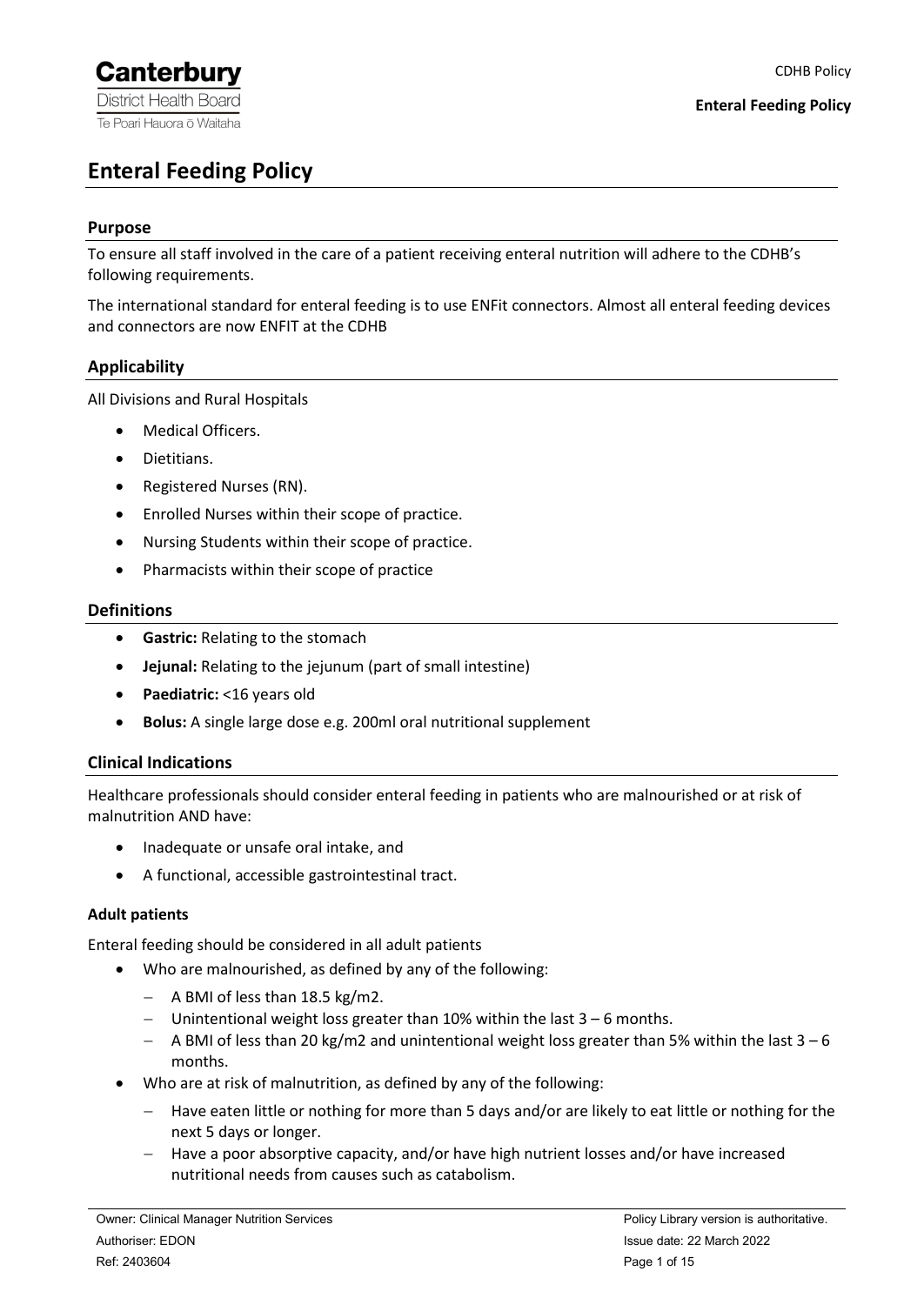

Healthcare professionals should ensure that patient/family/whanau/ carers are kept fully informed about enteral feeding.

#### <span id="page-1-0"></span>**Paediatric patients**

Enteral feeding should be considered in Paediatric Patients:

- If an infant or child is unable to achieve adequate oral intake to meet nutritional requirements for growth and/or is faltering and/or has increased nutritional needs.
- Or as determined by the clinical team.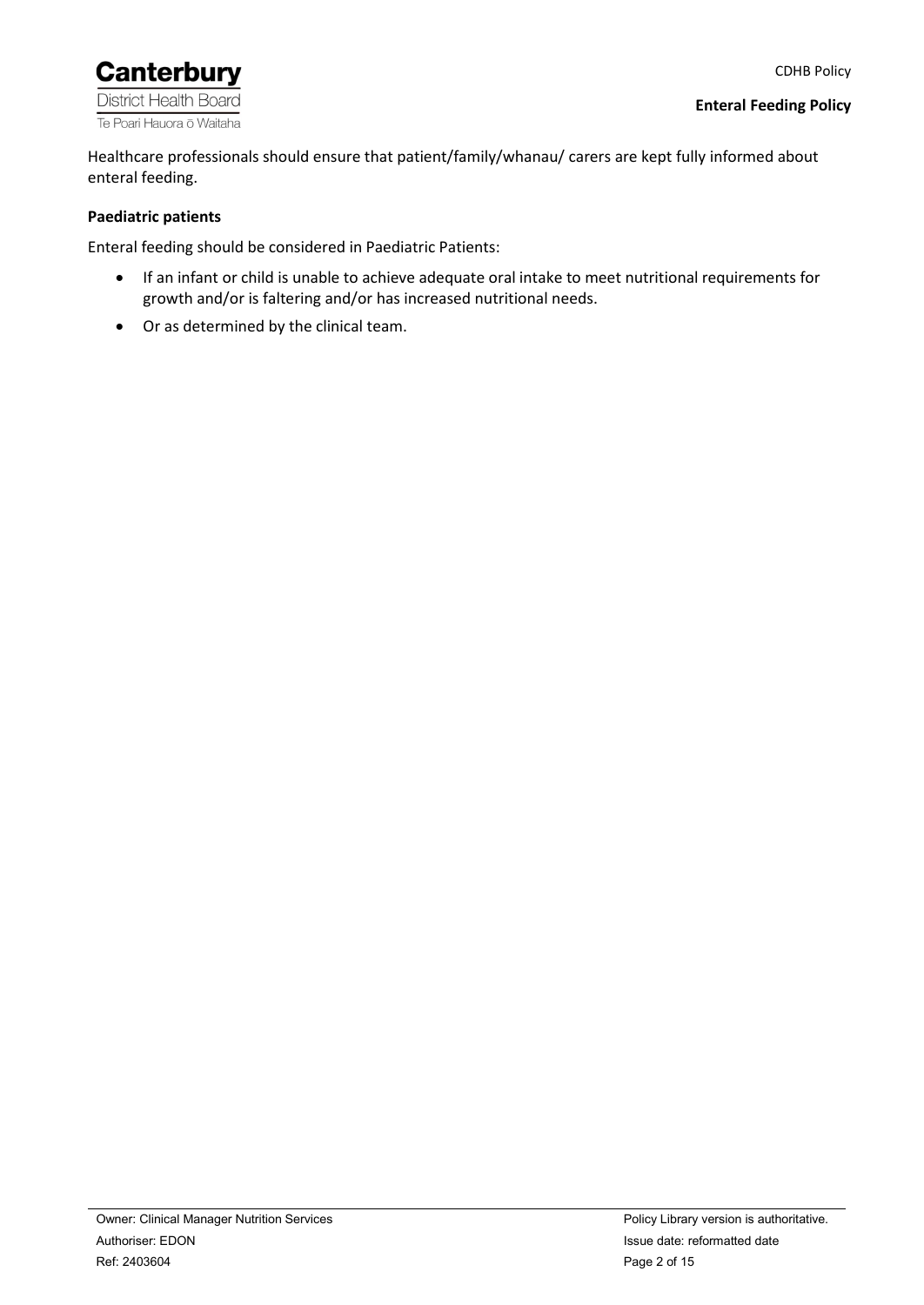#### **Enteral Feeding Policy**

#### <span id="page-2-0"></span>**Decision Process – Enteral Feeding Algorithm**

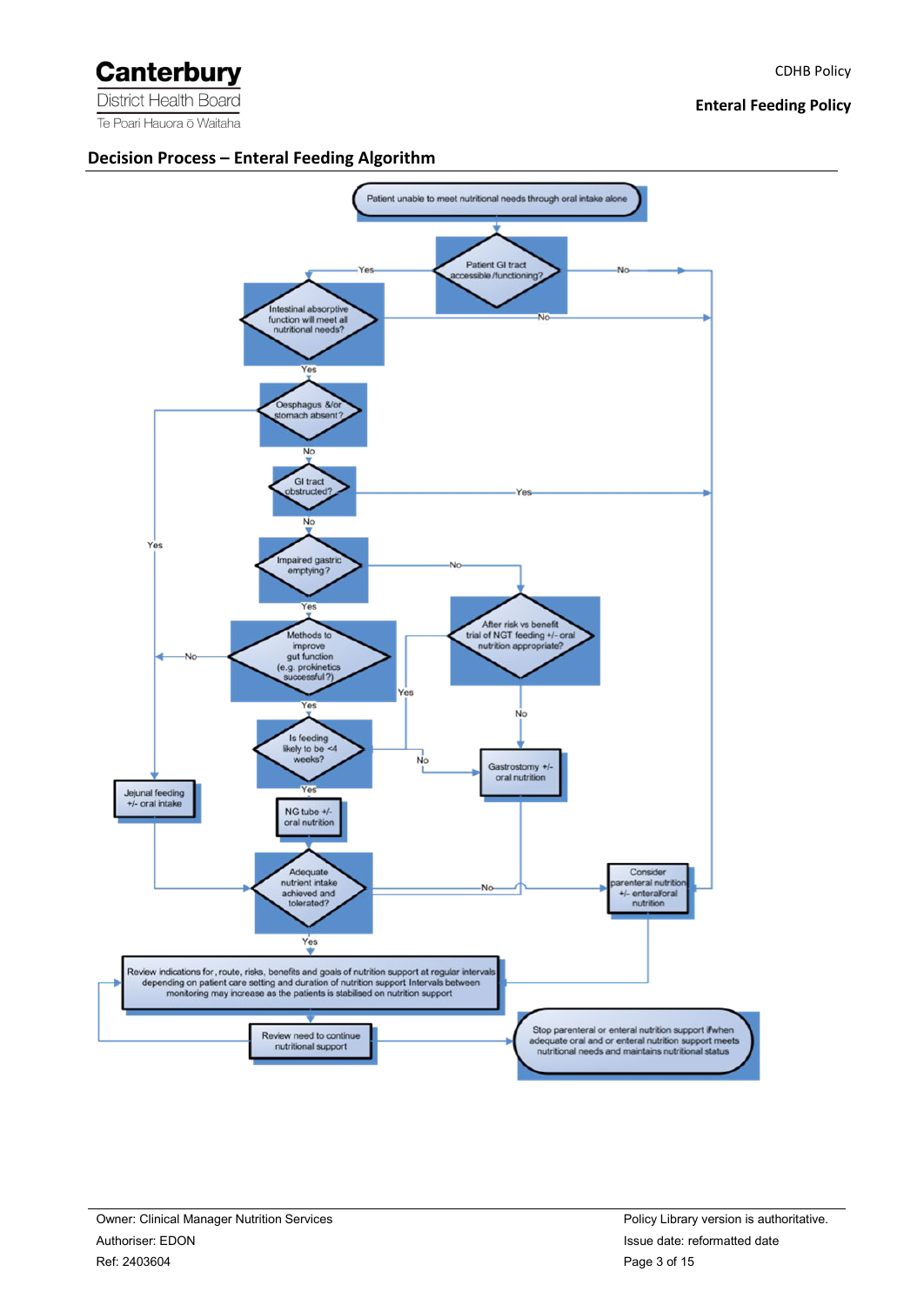**District Health Board** Te Poari Hauora ō Waitaha

### **Other Important Considerations**

- The extent to which the patient's nutritional needs are met through ordinary eating and drinking.
- The length of time that intake has been inadequate and/or is likely to remain inadequate.
- The patient's current medical conditions and current nutritional status in terms of BMI, recent unintentional weight loss and evidence of any specific nutrient deficiencies.
- Whether enteral feeding will serve the patient's best interests in terms of both clinical outcomes and quality of life.

#### **Routes of Delivery**

#### **Gastric**

- Nasogastric.
- Oro-gastric.
- Gastrostomy.

#### **Trans-pyloric**

- Naso-jejunal.
- Gastro-jejunostomy.
- Jejunostomy.

#### <span id="page-3-0"></span>**Roles and Responsibilities**

#### <span id="page-3-1"></span>**Medical Staff:**

- Gain consent for enteral feeding, in discussion with patient, family, Dietitian, nurses.
- Liaison with nursing staff regarding the need for enteral feeding tube insertion, and patient monitoring and cares.
- Referral to Interventional Radiology/Gastroenterology Department if enteral feeding tube is to be placed radiologically/endoscopically.
- For children referral should be made to paediatric surgeons or to Interventional Radiology.
- Document enteral feeding decision in Clinical Notes.
- Liaison with Dietitian regarding the patient's nutritional requirements and enteral feeding prescription.
- Organise an X-ray to confirm nasogastric tube placement before enteral feeding commences (unless correct placement confirmed radiologically)

**Please Note**: If nasogastric tube is placed endoscopically it will still require X-ray confirmation prior to use.

**Please Note**: in Paediatric patients in most cases tube placement is confirmed by pH testing. The pH level must be <5.

• Medical monitoring of relevant and indicated biochemistry parameters and fluid management with the Dietitian and nursing staff.

#### <span id="page-3-2"></span>**Dietitians:**

- Nutrition assessment.
- Advice regarding enteral feeding formula selection and to provide the enteral feeding prescription.
- Organise provision of enteral feeding formula over 24 hours and daily delivery.
- Liaison with medical and nursing staff regarding the patient's enteral feeding prescription.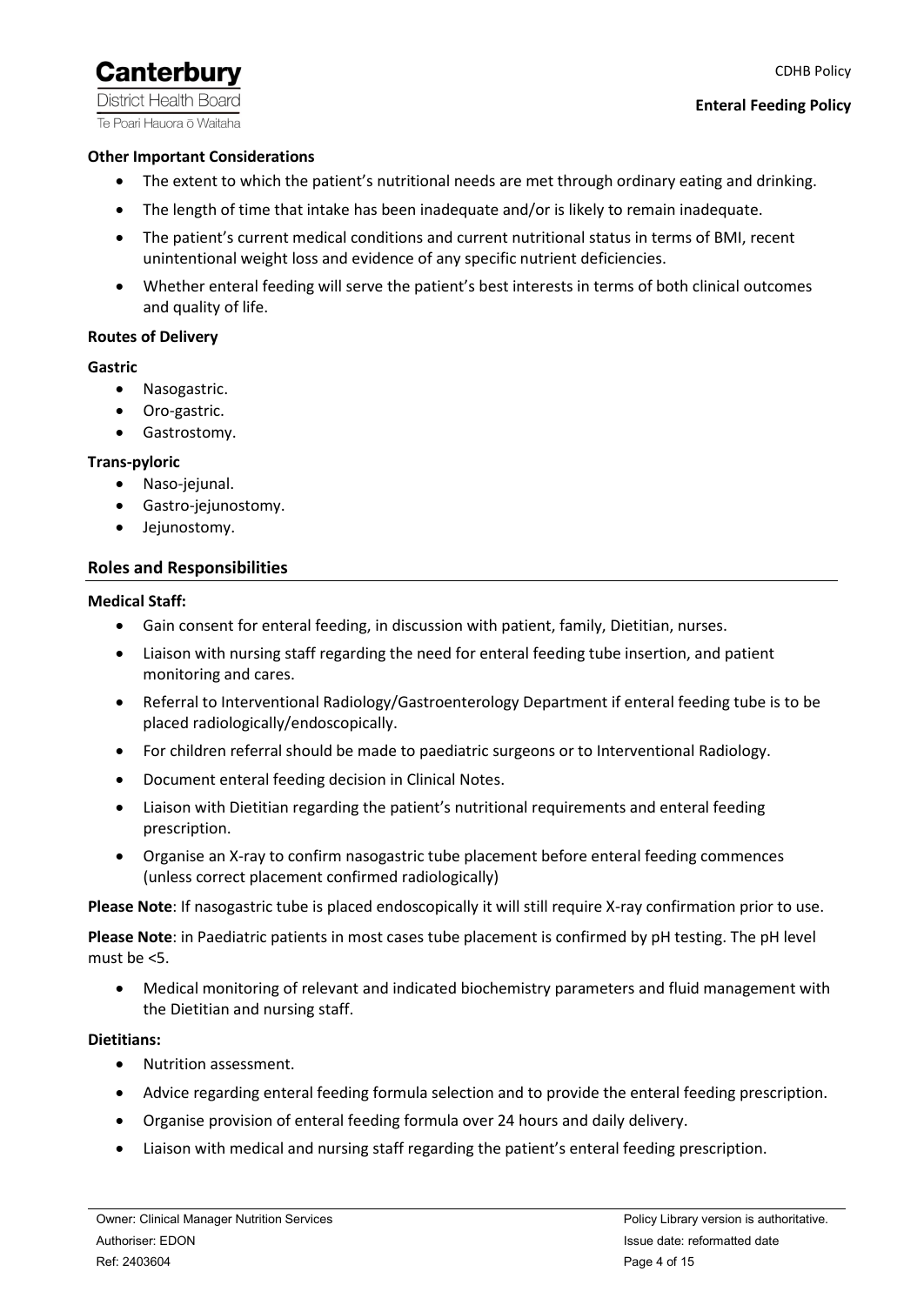#### CDHB Policy

# **Canterbury**

**District Health Board** Te Poari Hauora ō Waitaha

- Document the patient's enteral feeding prescription, in addition to documentation of on-going monitoring and modification in the patient's clinical records.
- Monitor tolerance and evaluate efficacy of on-going nutritional support in liaison with medical and nursing staff.
- If working in Older Persons Health, liaise with your consultant when considering enteral feeding overnight.

### <span id="page-4-0"></span>**Nursing Staff:**

- Insertion and removal of the nasogastric tube as per Lippincott procedures or area specific procedure
- Management of Gastrostomy/Jejunostomy as per policy/procedure in this Associated document section.
- Document type of feeding tube placed and external length. Once placement is confirmed, mark the Adult feeding tubes exit point with permanent marker 2 cm below the nostril.
- Referral to pharmacy to review the patients' medications are compatible with enteral feeding and administration via enteral feeding tube.
- Monitor the patient as per this policy and the associated Lippincott procedures.
- Obtain enteral feeding pump.
- Educate patient and Family/Whānau/Carers.
- Document enteral feeding.
- Monitor the enteral feeding tube site and patients' skin integrity, and pressure injury risk management daily.
- Monitoring the enteral feeding tube securement and placement each shift refer to the initial insertion documentation and marking.
- Performing regular oral cares (these cares are not routinely required for infants).
- Monitor and record the patient's weight on patienTrack (baseline and minimum bi-weekly).
- Maintain a fluid balance chart (input and output) as indicated in the CDHB Fluid Balance Policy.
- In children pH testing can be used to check the position of a Nasogastric feeding tube. If a nasojejunal tube is inserted or if the tube is unable to be aspirated, then an x-ray would be required.
- In adult patients an x-ray is needed to confirm the position of a nasogastric tube.
- Monitor gastric aspirates as documented on the enteral feeding prescription.

### <span id="page-4-1"></span>**Enteral Feeding Procedure**

The following are CDHB requirements additional to the Lippincott procedure link at the end of this section.

### **Storage and Temperature considerations**

- Wherever possible, pre-packaged, ready-to-use enteral feeding formula should be used in preference to enteral feeding formula that require decanting, reconstitution or dilution.
- Sterile water must be used for flushing **all** enteral feeding tubes.
- Opened bottles of sterile water must be changed every 24 hours. **Please Note:** Neonatal NG tubes do not require routine flushing.
- Sterile water must be used for reconstitution of powdered formula.
- Infant formula/EBM should not be warmed for more than 15 minutes.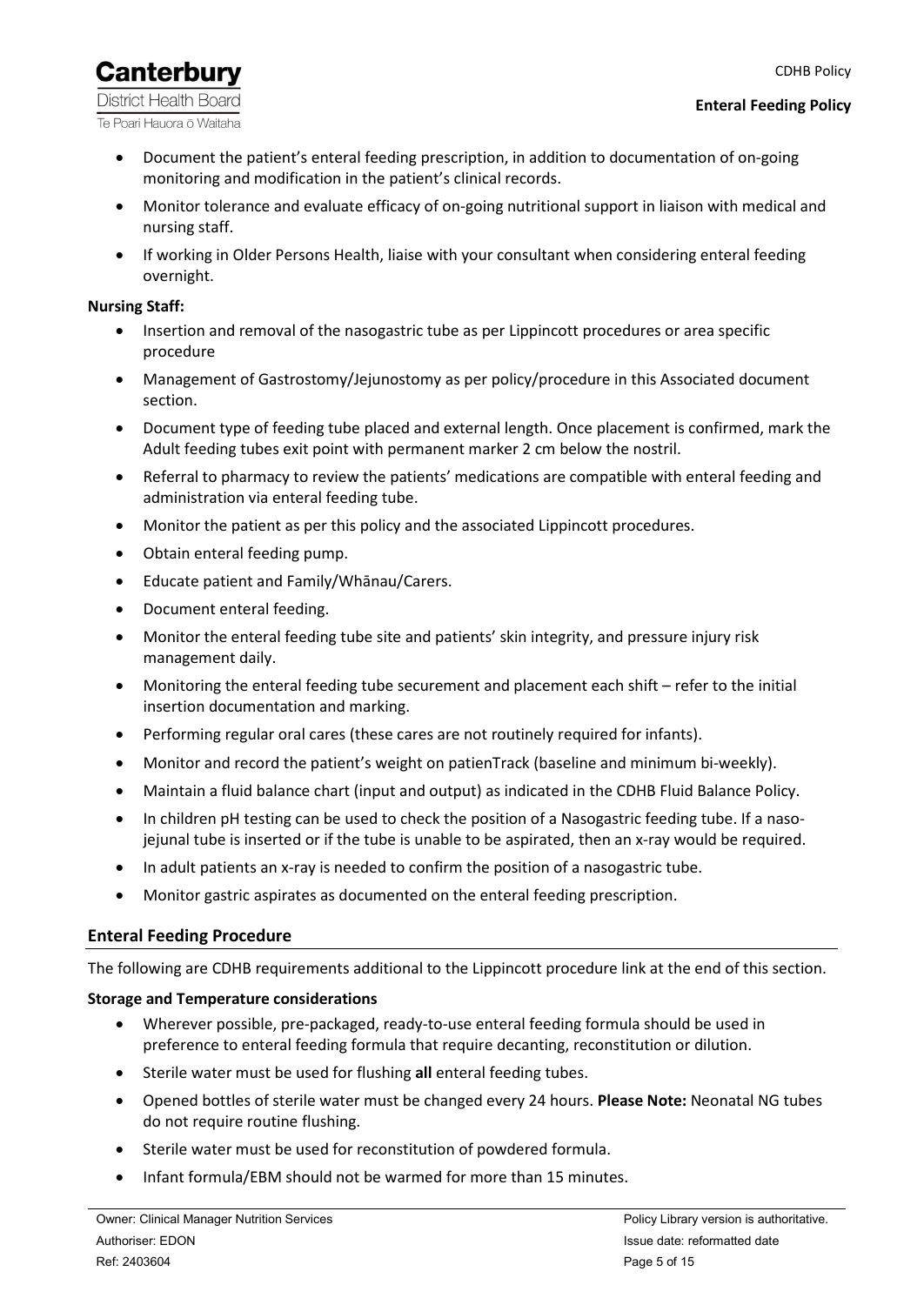**District Health Board** Te Poari Hauora ō Waitaha

- Store stopped/halted enteral feeds in the patient's room out of direct sunlight within the 24-hour hang time.
- If the room temperature during summer is of concern, the enteral feeding formula with the enteral feeding stand/pump could be moved to a cooler side of the ward during a stopped/halted period.

# <span id="page-5-0"></span>**Hanging Times**

- Infant formula and expressed breast milk (EBM) may hang for up to 4 hours.
- Decanted/reconstituted/diluted enteral feeds may hang for up to 8 hours.
- Ready to feed enteral formula may hang for 24 hours.
- Any breaks from enteral feeding must be considered within the recommended hang time. Breaking the line may increase the risk of contamination. Strict aseptic non-touch techniques must be used if disconnecting the line.

### <span id="page-5-1"></span>**'Bedside' management**

- Keep enteral feeding equipment covered and contained in one specific area near patient such as a tray, at bedside locker, over table especially for that purpose. Clean down area daily with detergent and water or disposable wipes.
- After each use clean the equipment in the kitchen, and then store dry at the bedside. Do not store syringes in water.
- All jugs, containers and syringes must be changed at the beginning of each shift.
- Designate syringes with their use i.e. flushing, aspirating, medication and/or bolus enteral feeds.
- Hand hygiene must be performed prior to accessing a device, preparing and connecting the formula as per CDHB Hand Hygiene Policy.
- Breaking the line may increase the risk of contamination, therefore strict aseptic non-touch technique must be used if disconnecting or reconnecting the line. This includes scrubbing the hub of the enterostomy tube with an alcohol wipe, allow it to dry and storing the port in the cap while not in use.
- Ensure cleanliness of the enteral feeding pump. Use a detergent wipe to remove any spills or visible contamination during use and to clean the pump after use.
- If used for a patient in transmission-based isolation precautions, the pump/equipment must be disinfected after cleaning e.g. Clinell wipes or sodium hypochlorite 1,000ppm (bleach)

# <span id="page-5-2"></span>**Prior to commencement of feeding**

- In liaison with the Dietitian and Medical Staff, confirm the order for enteral feeding.
- Check the placement of the enteral feeding tube as per above and CDHB related procedures for example, Gastrostomy or Jejunostomy documents.
- If there is any doubt regarding the placement of the enteral feeding tube, do not commence enteral feeding. Contact the Medical staff.
- Check Enteral Feeding Prescription regarding administration rate/bolus enteral feeding volumes and times, and enteral feeding formula hang times, NICU enteral feeds are prescribed on the Neonatal care plan.
	- − Check the enteral feeding formula and expiry date against the enteral feeding prescription and patient label details. Neonatal enteral feed label checked against patient label and nutritional additives prescription.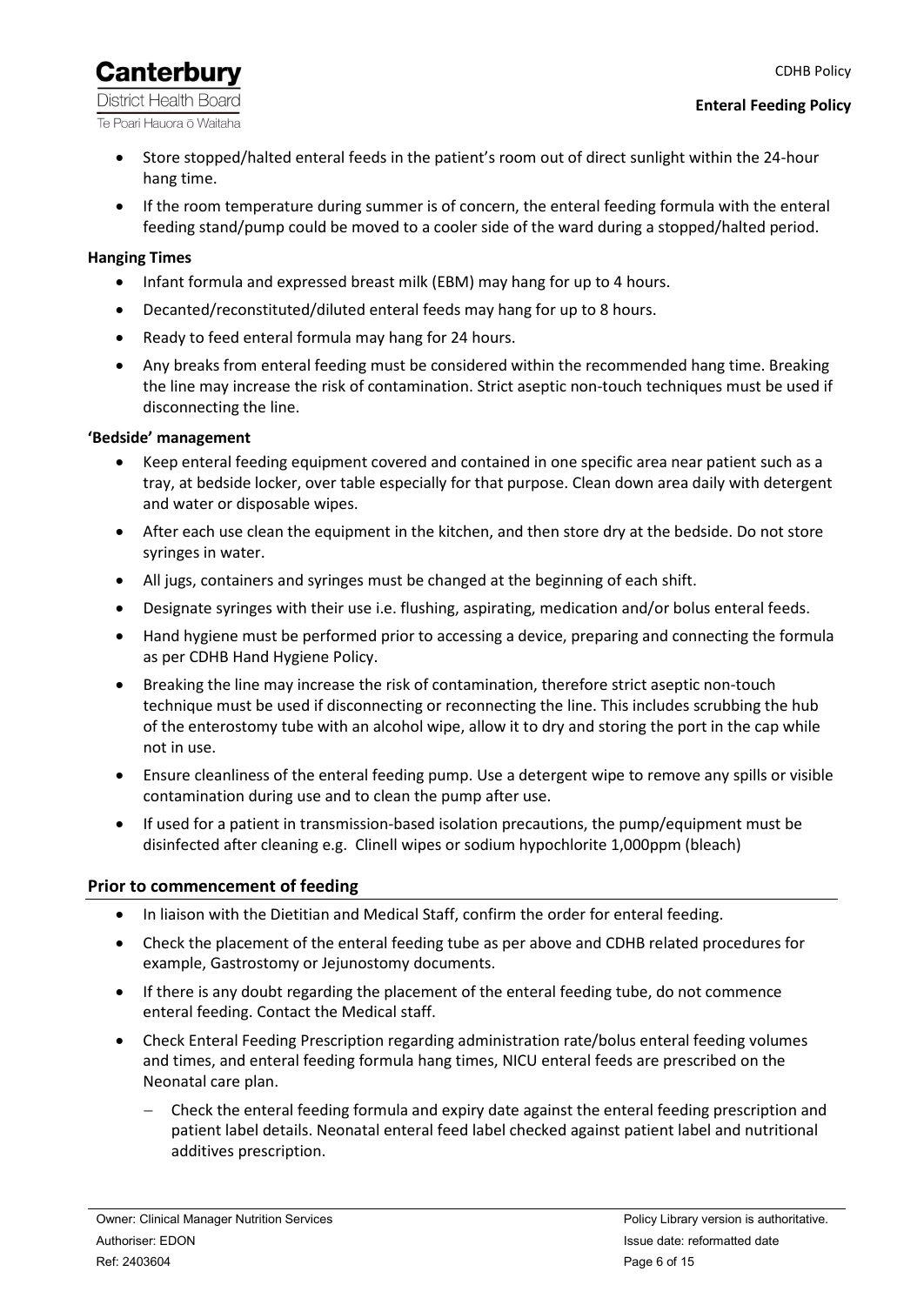**Canterbury District Health Board** Te Poari Hauora ō Waitaha

- Hand hygiene must be performed prior to preparing and connecting the formula as per the CDHB Hand Hygiene policy.
- Ensure the patient is in the semi recumbent position (elevated head and upper body by 30 45 degree angle) during enteral feeding, one hour post enteral feeding and while administering medications. Please Note: in paediatrics infants cots and incubators may be slightly raised to achieve this.
	- − Patients nursed in the supine position are at high risk of regurgitation and aspiration.
	- Immobile patients or those in the ICU setting may be at increased pressure injury and aspiration risk. When raising the bed apply the knee brace at the same time to avoid sacral friction.
- For paediatric patients flush the enteral feeding tube with sterile water prior to commencing enteral feeds as per the enteral feeding prescription to ensure patency - Warm sterile water flushes are more effective at clearing the tube and preventing blockages than cold.

| under 6 months  | $1-5ml$         |
|-----------------|-----------------|
| 6months-2 years | 5-10 mL         |
| Over 2 years    | $10 \text{ mL}$ |

# <span id="page-6-0"></span>**Continuous/Intermittent Enteral Feeding via Pump**

• Minimal handling and an aseptic non-touch technique must be used to connect the enteral feeding giving set to the enteral feeding formula and the patient's enteral feeding tube or to break or reconnect the line

**Please Note:** Do not use scissors or other sharp instruments to pierce the ready to hang formula bottle as it increases the risk of bacterial contamination. Use the cap spike, or the screw cap giving set (that will cut the foil when screwed onto the enteral feeding formula bottle).

• Connect the enteral feeding giving set to enteral feeding formula

**Please note:** Do not discard the enteral feeding giving set tubing cap if for intermittent enteral feeding. This should be used to prevent contamination of enteral feeding giving set/enteral feeding system when not in use.

- Change enteral feeding giving sets and cap every 24 hours.
- Label the enteral feeding giving set with date and time of commencement.
- Label the enteral feeding formula with date and time of commencement.
- Place the drip chamber/ enteral feeding giving set and prime the enteral feeding giving set with enteral feeding formula ensuring the drip chamber is not over filled
	- Neonatal cots /incubators bed ends are slightly elevated but not more than 30 degrees
	- − Note: in NICU flushes are not required in NGT unless indicated by clinical team
- Special consideration must be taken for patients requiring prone positioning. Enteral feeds should be paused, and nasogastric tubes should be aspirated prior to change in position.
- GRVs (Gastric residual volumes) are advised to continue 8 hourly while patients are in the prone position, even if tolerance is not an issue.
- Assessing the position of the nasogastric tube after placing the patient in the prone position is important to assess the potential risk of pressure injury and tube dislodgment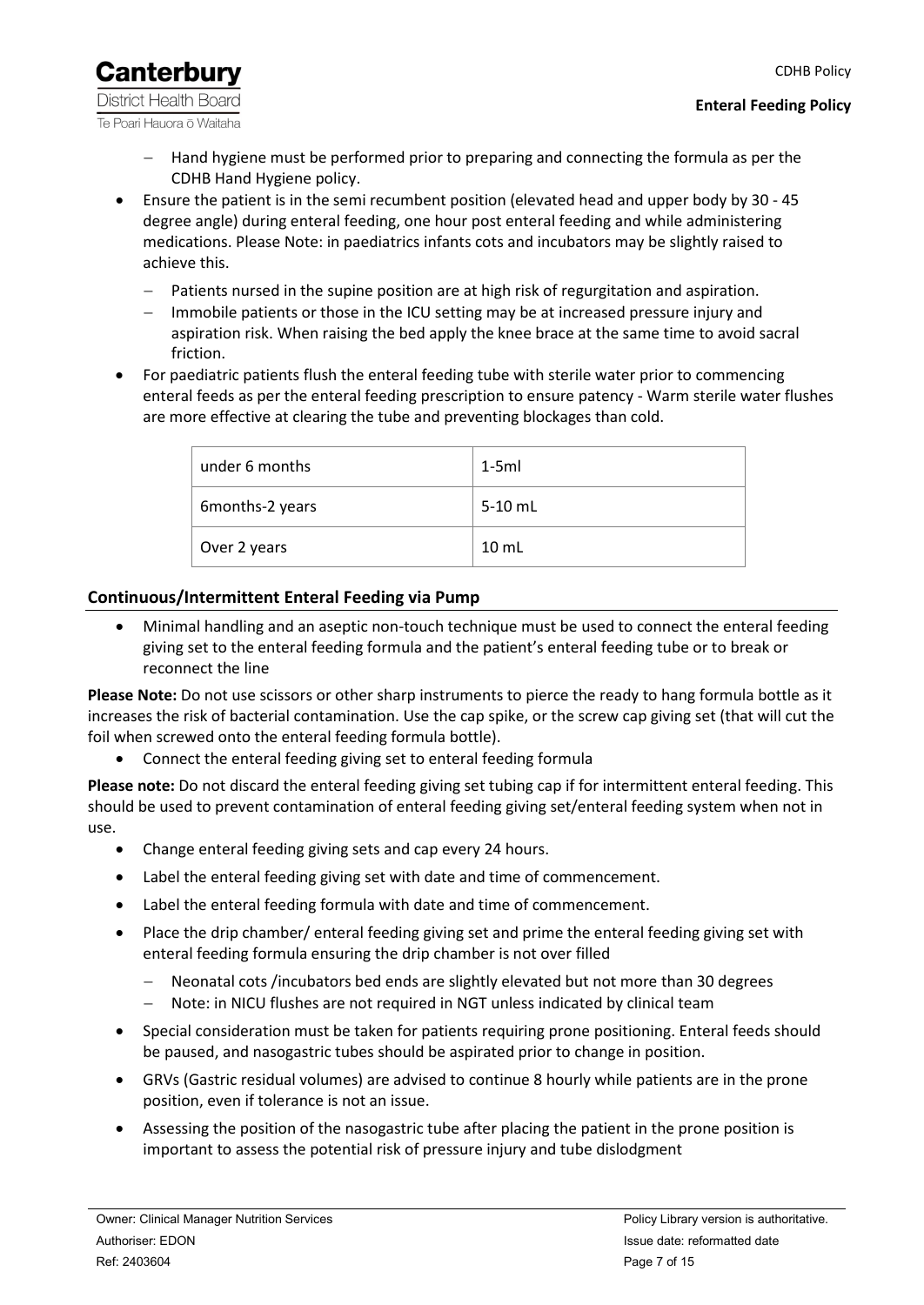**District Health Board** Te Poari Hauora ō Waitaha

### <span id="page-7-0"></span>**Bolus Enteral Feeding**

- Follow the bolus feeding prescription or relevant care plan for flushes, enteral feeding bolus volumes and times.
- Gravity is the preferred method for large bore feeding tubes e.g. Gastrostomies. Slow push method can be used if a gravity flow cannot be achieved.
- Syringe method is used for fine bore enteral feeding tubes with the exception of Paediatric NG's (where the gravity method is used).
- Shake enteral feeding formula before opening.
- If 'tab pull' enteral feeding formula cans are used, swab lid prior to opening with an alcohol swab.
- Place tip of syringe securely in the enteral feeding port of the enteral feeding tube (if gravity feeding remove the plunger prior). Measure indicated volume of water to be flushed and pour into syringe. Not required in NICU.
- Measuring the volume of feeding formula is not required in NICU as the syringe size will be determined by the feed may vary from 1ml – 50ml.
- Repeat sterile warm water flush using indicated volume as per bolus feeding prescription.
- Secure cap on end of enteral feeding tube.
- *Lippincott procedure - Enteral tube feeding - [intermittent or bolus, paediatric or adult.](http://procedures.lww.com/lnp/view.do?pId=729137&hits=enteral&a=false&ad=false)*

<span id="page-7-1"></span>See under "Prior to commencement of feeding" heading for Paediatric flush volumes.

### **Monitoring and Documentation requirements**

All patients require monitoring for tolerance to the enteral feeding. Each shift, monitor, document and report abnormalities to medical team and Dietitian. Refer to the enteral feeding/bolus feeding prescription for monitoring parameters.

### **Weight**

• In adults and Paediatrics: Baseline, then daily or minimum bi-weekly weighing (if possible) as indicated by Dietitian and/or medical staff as per area protocols.

### **Oral health**

- Assess mucosal lining for signs of dehydration or the presence of infection as part of the regular mouth cares.
- Paediatrics, including NICU as clinically indicated EBM drops used to help with oral health and hygiene in conjunction with enteral feeds.

### **Enteral feeding tube**

- Monitor enteral feeding tube position and insertion site as per tube specific policy.
- All enteral feed and flush volumes administered must be documented on the FBC/ or on the relevant observation charts specific to the area e.g. NICU.
- If full amount of enteral feeding formula is not delivered, document in clinical notes, with reasons why this has happened.
- Time and duration of enteral feed breaks.
- Monitoring management in nursing care plan (see below).
- Monitor Intolerance issues and document in clinical notes.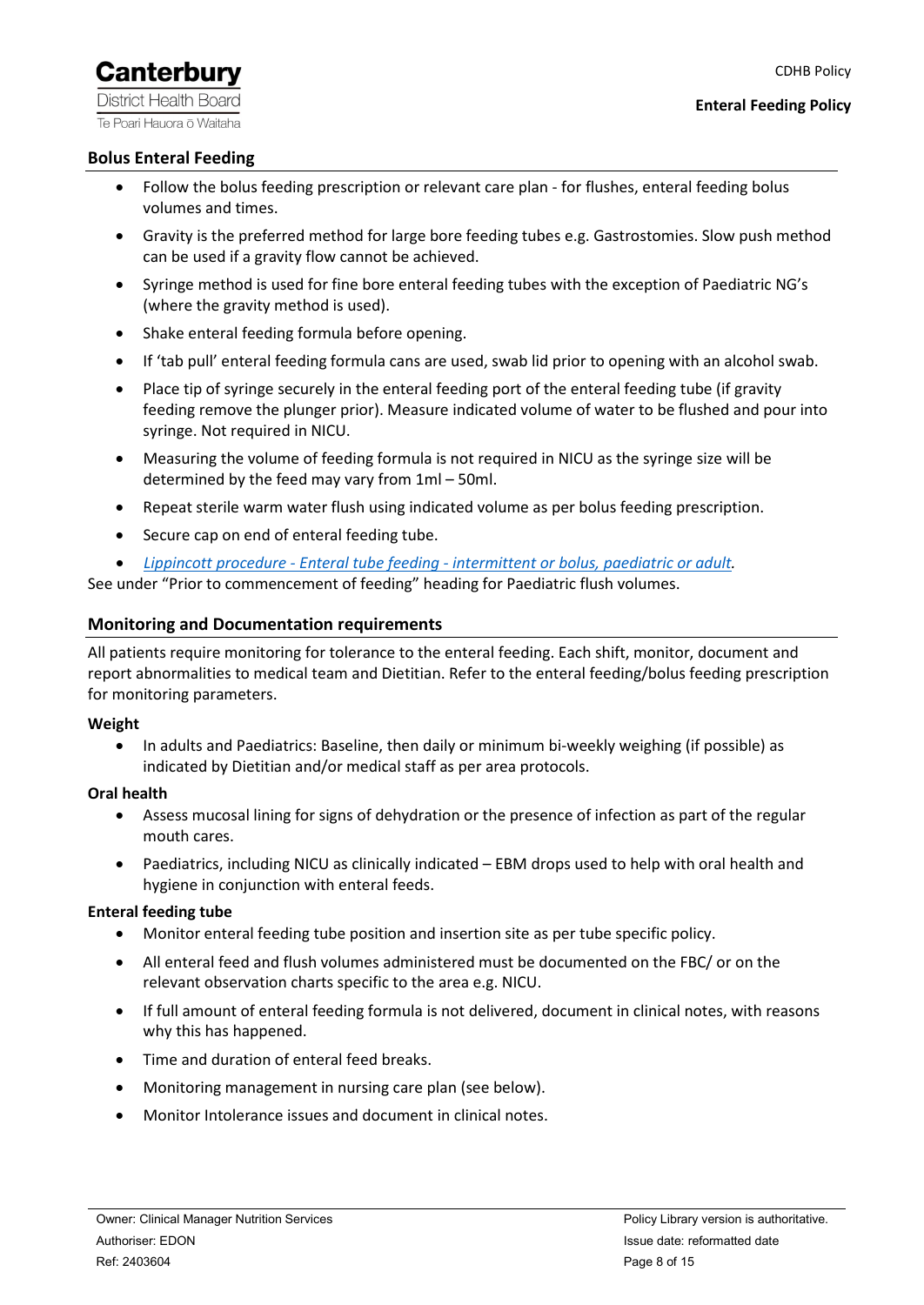#### <span id="page-8-0"></span>**Blocked Enteral Feeding Tubes**

#### **Prevention**

- Ensure regular flushing of enteral feeding tube every four to six hours or as per enteral feeding prescription.
- Naso-jejunal tubes should be flushed every three hours unless patient has been provided with a joey pump.
- Flush enteral feeding tube with sterile water before, after and between administering each medication or as per enteral feeding prescription. This helps to prevent interactions between formula and medication.

#### **Actions (if feeding tube is blocked)**

- Massage tube this may loosen blockage.
- Use sterile warm water and a push pull action/pulsatile with a 20 mL ENFit syringe.
- Do not use coke to unblock enteral feeding tubes as this may damage the tube. Acidic flushes such as coke cola can exacerbate tube occlusion by causing feed to coagulate or protein to denaturize.
- For blockages caused by enteral feeding formula a digestive enzyme preparation (Creon) can be used (this requires prescribing and ordering from pharmacy.)
- If the above processes do not unblock the feeding tube, Clog Zapper can be used when enteral feeding formula has blocked the tube. This does not need to be charted.

#### <span id="page-8-1"></span>**Enteral Feeding Related Sepsis**

- Monitor patients who are at high risk of enteral feeding related infections for signs and symptoms of sepsis.
- At risk patients include:
	- − Those who are being fed by a route that bypasses the stomach (acidic gastric juices) e.g. via a jejunostomy or Naso-Jejunal or PEJ enteral feeding tube.
	- − Immunocompromised patients.
- Monitor enteral feeding formula and equipment to ensure hang times, delivery set changes etc. are consistent with policy.

#### **If sepsis occurs**

# **Inform medical staff of any signs and** *[symptoms](https://canterbury.hospitalhealthpathways.org/46096.htm)* **of sepsis. Administration of Medication during Enteral Feeding**

- Prior to commencing enteral feeding all patients must be referred to the pharmacist for review of medication regime, route and availability of medication in liquid form or whether tablets are crushable. NICU administration of medications is covered in Neonatal drug protocols on the NICU common drive.
- Do not crush enteric-coated, time-release tablets or capsules, cytotoxic, vitamin A derivatives, prostaglandins or hormone antagonists.
- Do not mix medication with enteral feeding formula.
- Do not mix medications together.
- Check if medication is compatible with the enteral feeding tube some medications may adhere to the enteral feeding tubing, e.g. Phenytoin.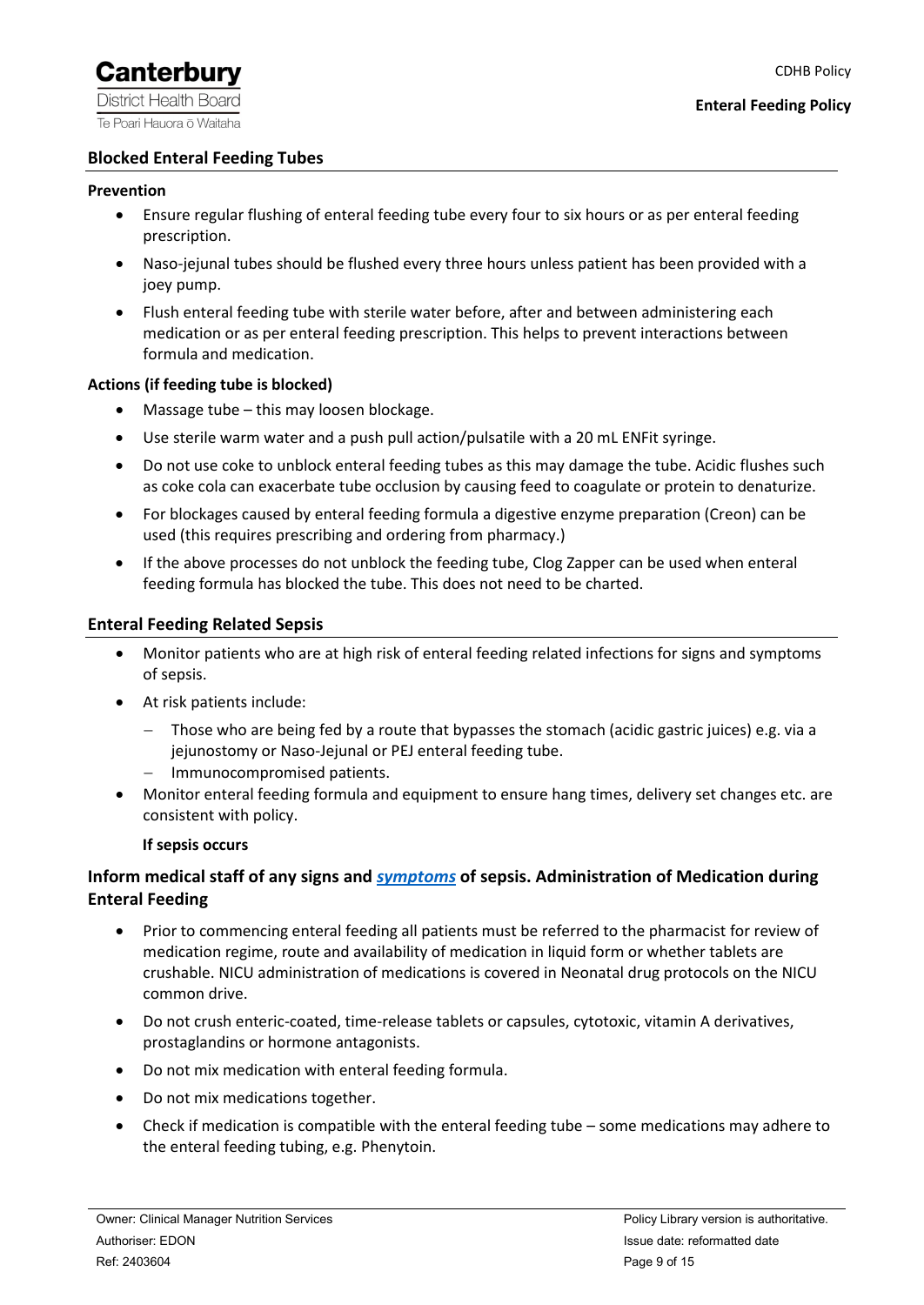CDHB Policy

**District Health Board** Te Poari Hauora ō Waitaha

**Canterbury** 

- Alternatives may be prescribed, where medication cannot be crushed or is unavailable as liquid formulation. Check with ward pharmacist and medical team.
- For proper action, some medications must be delivered to the stomach. If the tube is in the duodenum or jejunum, check with Pharmacist before administering the medication.
- Some medications need to be administered with enteral feeding formula/food while some medications need to be administered on an empty stomach and enteral tube feeding needs to be withheld for a prescribed time interval before and after medication is given. Check with Pharmacist.
- Give medications at appropriate time in relation to feeding:
- If a tablet can be crushed, it must be crushed finely and dispersed well in at least 20 mL of water.
- Stop enteral feeding to administer each medication separately.
- Flush the enteral feeding tube between each medication. It may take 20-30 mins to complete medication administration. If this is not practical check with the ward pharmacist.
- Use an ENFit syringe to flush the enteral feeding tube with 15 30 mL of sterile water as per enteral feeding prescription before and after administering each medication via the enteral feeding tube. Please note: Water flushes with medications in paediatric patients should be 5ml or less.
- Allow to stand for a few minutes as the binding agents in the tablets (e.g. starch) sometimes continue to absorb water after crushing.
- Liquid medication, e.g. paracetamol must be mixed with water in adult patients as it is too thick for enteral feeding tubes. Tablets crushed are less likely to block the tube.

### *Refer to [Administration of drugs via enteral feeding tubes](https://cdhbintranet.cdhb.health.nz/medicalandsurgical/clinicalpharmacology/Pharmacology%20Guidelines/Administration%20of%20drugs%20via%20enteral%20feeding%20tubes.pdf#search=administration%20of%20drugs%20via%20enteral%20feeding%20tubes) and their [specific drug information](https://prism.cdhb.health.nz/Site/PharmacyServices/TeamDocuments/Guidelines/Administration%20of%20drugs%20via%20enteral%20feeding%20tubes%20%20-%20specific%20drug%20information.pdf#search=administration%20of%20drugs%20via%20enteral%20feeding%20tubes)*

### <span id="page-9-0"></span>**Cessation of Feeding Regimes**

- Follow Dietitian's enteral feeding prescription for the transition from enteral feeding to oral intake.
- Enteral feeding should be discontinued when the patient can maintain adequate nutrition and hydration orally
- Detailed records of food and fluid are required to accurately assess nutrition and fluid intake.
- Remove enteral feeding tube following Dietitian or Medical team instruction.
- Any enteral feeding tube not being used, continue to flush with sterile water twice daily.

### <span id="page-9-1"></span>**Discharging a Patient on Enteral Feeding**

#### <span id="page-9-2"></span>**Criteria for Home Enteral Feeding**

### **Paediatric patients will be seen by Neonatal or Children's Outreach Services**

- Inability to meet nutritional requirements by oral intake.
- Clinically stable and safe for discharge.
- Quality of life will be maintained/improved by enteral feeding.
- Patient/carer is compliant and competent with administering flushes and medications and the patient tolerates the enteral feeding.
- In adult services patients with a percutaneous endoscopic gastrostomy, percutaneous endoscopic jejunostomy and jejunostomy must be seen by the Enteral Nutrition Nurse Specialist prior to discharge. Other considerations.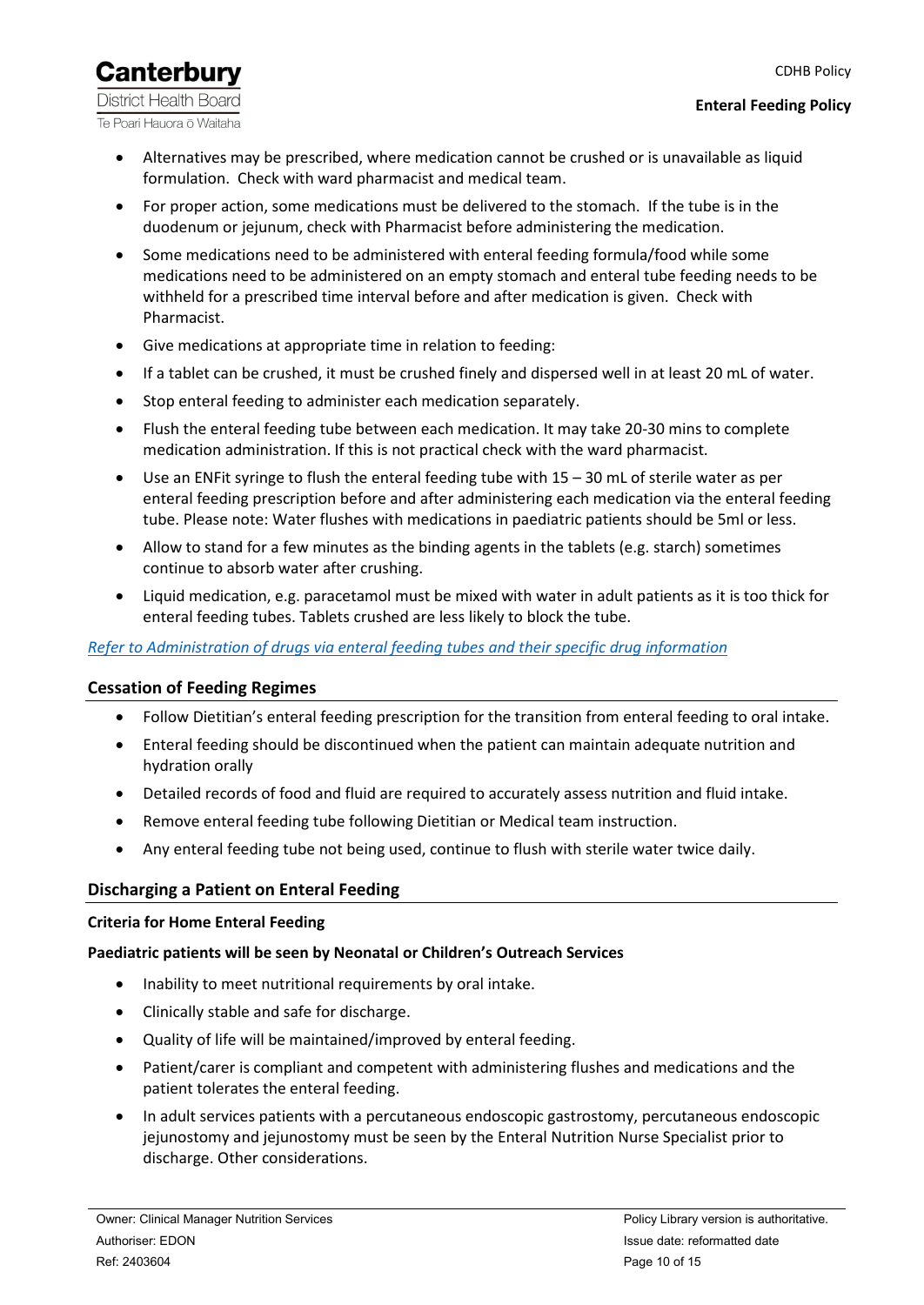CDHB Policy

# **Canterbury**

**District Health Board** Te Poari Hauora ō Waitaha

#### **Enteral Feeding Policy**

- Patients requiring enteral feeding at home must be established in hospital on their enteral feeding prescription prior to discharge.
- The Dietitian must be informed of any patient being discharged into the community on an enteral feed, with ideally two working days.
- Patients established on an enteral feed during this hospital admission will require a discharge planning meeting with medical and nursing staff, Dietitian, and other multi-disciplinary team members as appropriate.
- Patients/whānau/carer must be able to independently manage their tube cares and enteral feeds and receive education prior to discharge home.
- For patients being discharged to a rest home and hospital level care liaise with rest home/hospital to ensure they have adequate resources to manage the patient being enterally fed.
- For patients already established on enteral feeding in the community check with the Dietitian before discharge.
- Pharmacy are required to review medications prior to discharge if patient is unable to take these orally.

# <span id="page-10-0"></span>**Staff Responsibilities for Patient Discharge**

# <span id="page-10-1"></span>**Nursing**

Notify either

- For Adult patients nursing staff are to provide a referral to community district nursing.
- For Paediatrics the Children's Outreach Team.
- For Neonates the NICU Outreach nurse and discharge facilitator.
- Of patients impending discharge if patient has a NG, PEG, PEGJ, and Jejunostomy.
- Provide the patient/whānau/carer with education on the management of their enteral feeding including:
	- − Management of the enteral feeding tube, including monitoring tube position.
	- − Administering the enteral feed; the enteral feeding prescription including setting up the enteral feed system, how to use the feeding pump for continuous enteral feeding, the likely risks and methods for troubleshooting common problems.
	- − Flushing the enteral feeding tube.
	- − Administering medications via the enteral feeding tube.
	- − Written information on who to contact with any troubleshooting issues.
- For adult patients provide three days' supply of catheter tip syringes, and four days' supply of enteral feeding giving sets from ward stock.
- In Paediatrics, provide two weeks supply of enteral feeding consumables.
- In Paediatrics, complete a cortex referral to Children's Outreach Nursing Team and fill in the cortex consumable request form.

# <span id="page-10-2"></span>**Dietitian**

- Ensure the patient is established on and tolerating the enteral feeding prescription.
- Provide the patient and or carer with
	- − A written feeding regime for home (bolus or pump)
	- The relevant 'tube feeding from home' document (available on Allied Healthways)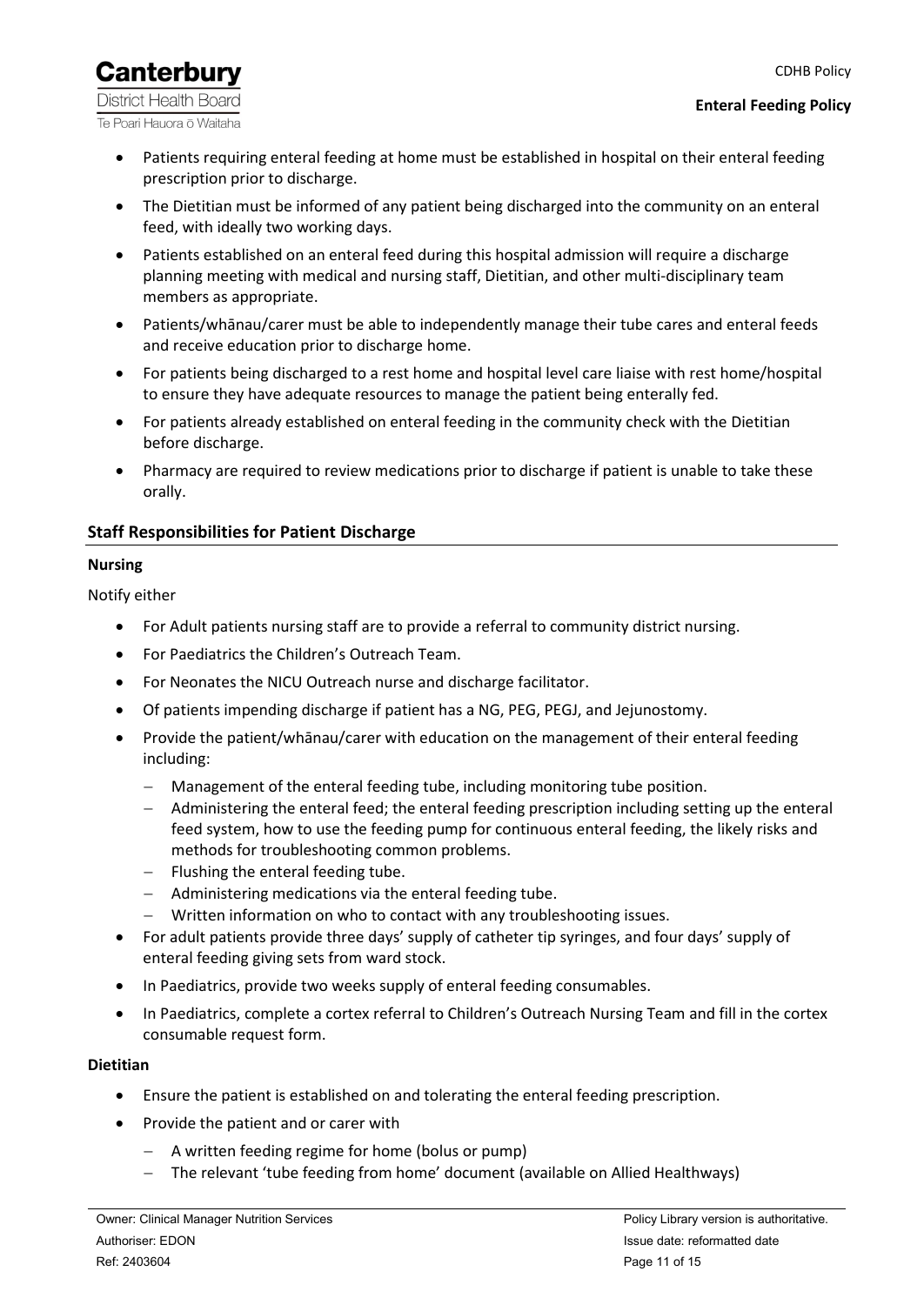**Canterbury District Health Board** Te Poari Hauora ō Waitaha

- − An enteral feeding pump and pole.
- − Short term supply of enteral feeding formula, maximum four days.
- Organise on-going supply of enteral feeding giving sets.
- Arrange a special authority number for special foods and prescription for enteral feeding formula.
- Inform the GP of special authority number/application for special foods/enteral feeding formula as required.
- In Paediatrics, ensure that a copy of the special authority number is documented in the patient file.
- In adults' referral to Community Dietitian for patients discharging into the community or referral to appropriate hospital-based Dietitian for hospital transfer.
- If patient is discharging into a Rest Home or Private Hospital liaise with the facility nurse manager regarding any education required by the enteral feeding pump
- Document pump loan details on the Home Enteral Nutrition equipment database located on Allied Healthways.
- In NICU and Paediatrics document required information on Home Enteral Nutrition (HEN) database.
- In NICU and Paediatrics, place enteral feeding consumables requests form in notes for Nurses to complete and fax as per form.

#### <span id="page-11-0"></span>**Medical Staff**

- Ensure patient is medically stable for discharge.
- Review medications for compatibility via enteral feeding tube with pharmacist.
- Review medications for availability and funding in the community.
- Inform GP via discharge summary that the patient is receiving home enteral feeding.
- In paediatrics, medical staff to refer to Enteral Feeding Clinic as required and provide Outreach with a clear plan for care once child is discharged.

### <span id="page-11-1"></span>**Educational Requirement for Patient Discharge**

#### **Upon discharge from hospital, the patient/whanau/carer will now understand:**

- How the function of gastrointestinal tract has changed and the reason for enteral feeding.
- The enteral feeding prescription.
- How to change malfunctioning parts of the enteral feeding tube.
- How to manage the enteral feeding system: continuous feeding via pump or bolus feeding via syringe.
- Storage, hang time, and means for provision of enteral feeding formula.
- The principles of hygiene.
- How to prevent and recognise complications such as infection, aspiration, and mechanical complications such as occlusion or misplacement of the enteral feeding tube, including how to irrigate a blocked enteral feeding tube.
- Contact details for the community/hospital Dietitian, gastrostomy CNS, supply department, enteral feeding pump representative.
- Follow up arrangements.

#### **The patient/carer will be able to:**

• Check the enteral feeding tube position.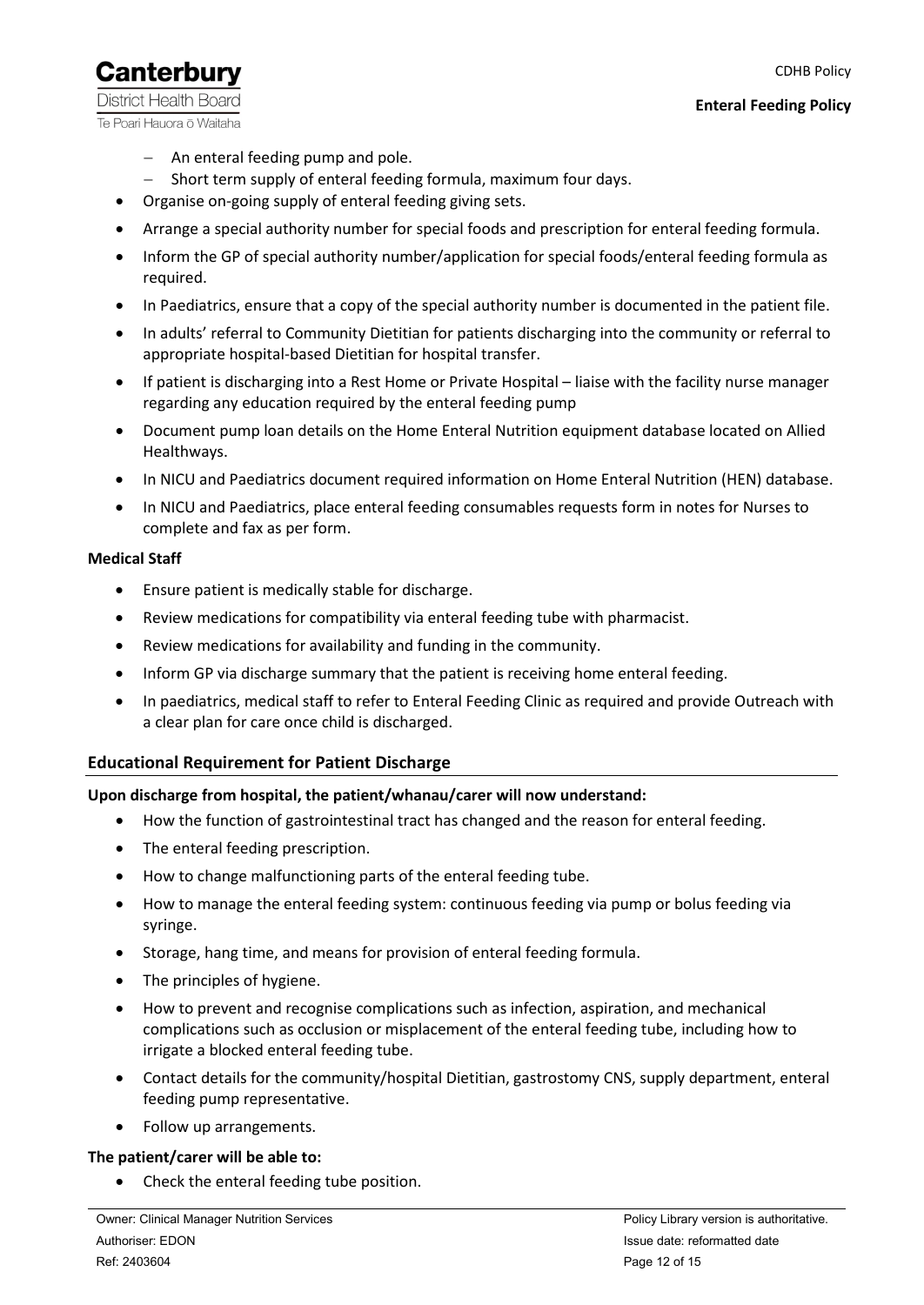**District Health Board** Te Poari Hauora ō Waitaha

- Administer medication down the enteral feeding tube.
- Flush the enteral feeding tube.

### **Bolus feeding**

• Administer a bolus feed down the enteral feeding tube.

### **Continuous pump feeding**

- Prepare enteral feeding system for administration set up the enteral feeding giving set and enteral feeding pump.
- Connect and disconnect the enteral feeding system to the enteral feeding tube.
- Administer the formula as per enteral feeding prescription

# <span id="page-12-0"></span>**After Hours Enteral Feeding at Weekend and Public Holidays**

- Refer to Hospital Health pathways for Dietitian on call hours. Contact on call Dietitian via switchboard.
- Public Holidays limited cover as advised prior to each public holiday.

# <span id="page-12-1"></span>**Key Performance Indicators**

- This policy will be audited using an audit tool developed to assess the safety, delivery and prescribing of enteral feeds. The audit will be done on all patients currently on enteral feeds at the time of the audit. This will exclude ICU patients.
- The enteral feeding audit will occur every 6 months.
- Dietitians will be responsible for completing the audit and reporting results.
- Outcomes of the audit will be in a written report and given to medical staff, nursing staff and nursing quality groups with supporting education and training if required.

### <span id="page-12-2"></span>**Supporting material**

- Adult Gastrostomy and Jejunostomy feeding tube management, ref: 2403808.
- Artificial Feeding Policy, ref: 2400254.
- Patient's Care Plan.
- Enteral Feeding prescription C2600055,ref: 2405259
- Bolus Feeding Prescription (C260054), ref: 2401787.
- Fluid Balance Chart (C000887), ref: 2401568.
- Weight Chart, ref: 2403126.
- Clinical Record (QMR003)
- Food and Fluid Chart (Adult Rehabilitation), reference no: 2402115.
- Food and Fluid Chart (Nutritional Services) ref: 2400094.
- Hand Hygiene Policy, ref: 2405524.
- Gastric Tube Placement Neonates PPN-31, ref: 2400638.
- Feeding Continuous Gavage PPN05, ref: 2400282.
- Enteral Consumables Request (C240178), ref: 2401237.
- *[Administration of drugs via enteral feeding tubes.](https://cdhbintranet.cdhb.health.nz/medicalandsurgical/clinicalpharmacology/Pharmacology%20Guidelines/Administration%20of%20drugs%20via%20enteral%20feeding%20tubes.pdf#search=administration%20of%20drugs%20via%20enteral%20feeding%20tubes)*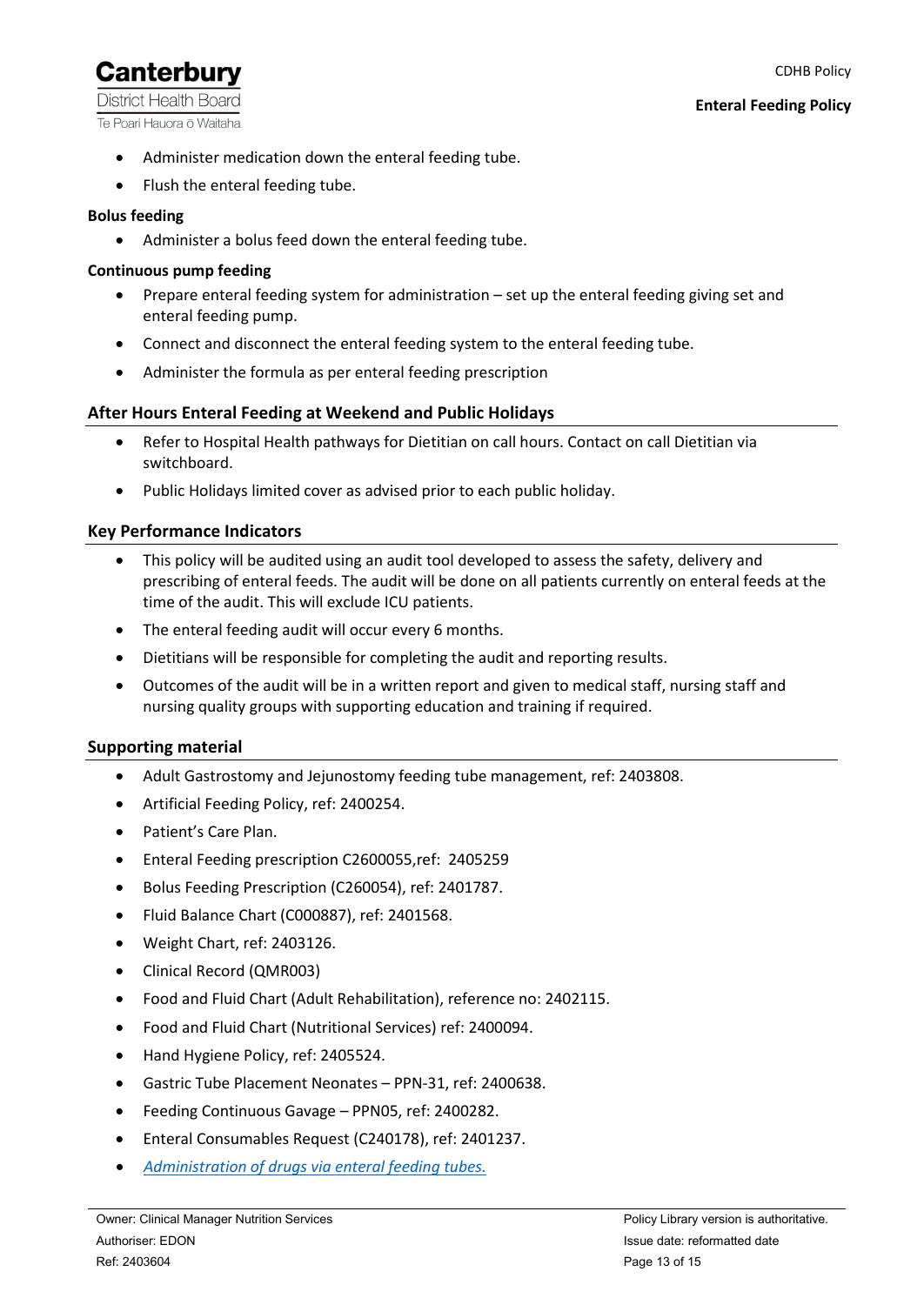**District Health Board** Te Poari Hauora ō Waitaha

### <span id="page-13-0"></span>**Lippincott procedures**

- Paediatric NGT Insertion *[Lippincott Procedure.](http://procedures.lww.com/lnp/view.do?pId=729410&hits=tube,nasogastric,ng,tubes&a=false&ad=false)*
- Paediatric NGT Removal *[Lippincott Procedure.](http://procedures.lww.com/lnp/view.do?pId=1136986&hits=ng,nasogastric&a=false&ad=false)*
- *[Lippincott procedure -](http://procedures.lww.com/lnp/view.do?pId=729137&hits=enteral&a=false&ad=false) Enteral tube feeding - intermittent or bolus, paediatric or adult.*

#### <span id="page-13-1"></span>**References**

- NICE guidelines: Nutrition Support for adults. Oral nutrition support, enteral tube feeding and parenteral nutrition. Feb 2006.
- ASPEN safe practices for enteral nutrition therapy. JPEN 2017
- Canadian Practice Guidelines for nutrition support in mechanically ventilated critically ill adult patients. Journal of Parenteral and Enteral Nutrition, V:27; No.5; Sept 2003 Pg. 355-373.
- AuSPEN Clinical Practice Guidelines for Home Enteral Nutrition in Australia.
- Administering drugs via enteral feeding tube practice guide. BAPEN: www.bapen.org.uk & British Pharmaceutical Nutrition Group [www.bpng.co.uk](http://www.bpng.co.uk/).
- Adult Hospital Enteral tube feeding guidelines. Dartford & Gravesham NHS. October 2008.
- Care & management of enteral feeding. Tees, Esk & Wear Valleys NHS. October 2008.
- Juve-Uding et al. To return or to discard? Randomised trial on gastric Residual Volume management. Intensive & Critical Care Nursing (2009) 25, 258-267.
- Handbook of Drug Administration via Enteral feeding Tubes, Rebecca White and Vicky Bradman 2007, on behalf of BPNG.
- MOH Infant Nutrition guidelines 2021.
- MOH formula preparation guidelines 2013.
- Practical approach to Paediatric Enteral Nutrition: A comment by the ESPG HAN committee on Nutrition. JPGN 2010.
- AuSPEN Nutrition management for Critically and Acutely Unwell Hospitalised Patients with COVID-19 in Australia and New Zealand. 2020
- Dr James Falvey Gastroenterologist recommendation on tube placement verification.
- Healthinfo: NG or NJ tube feeding at home.
- Healthinfo: Tube feeding at with a gastrostomy at home.